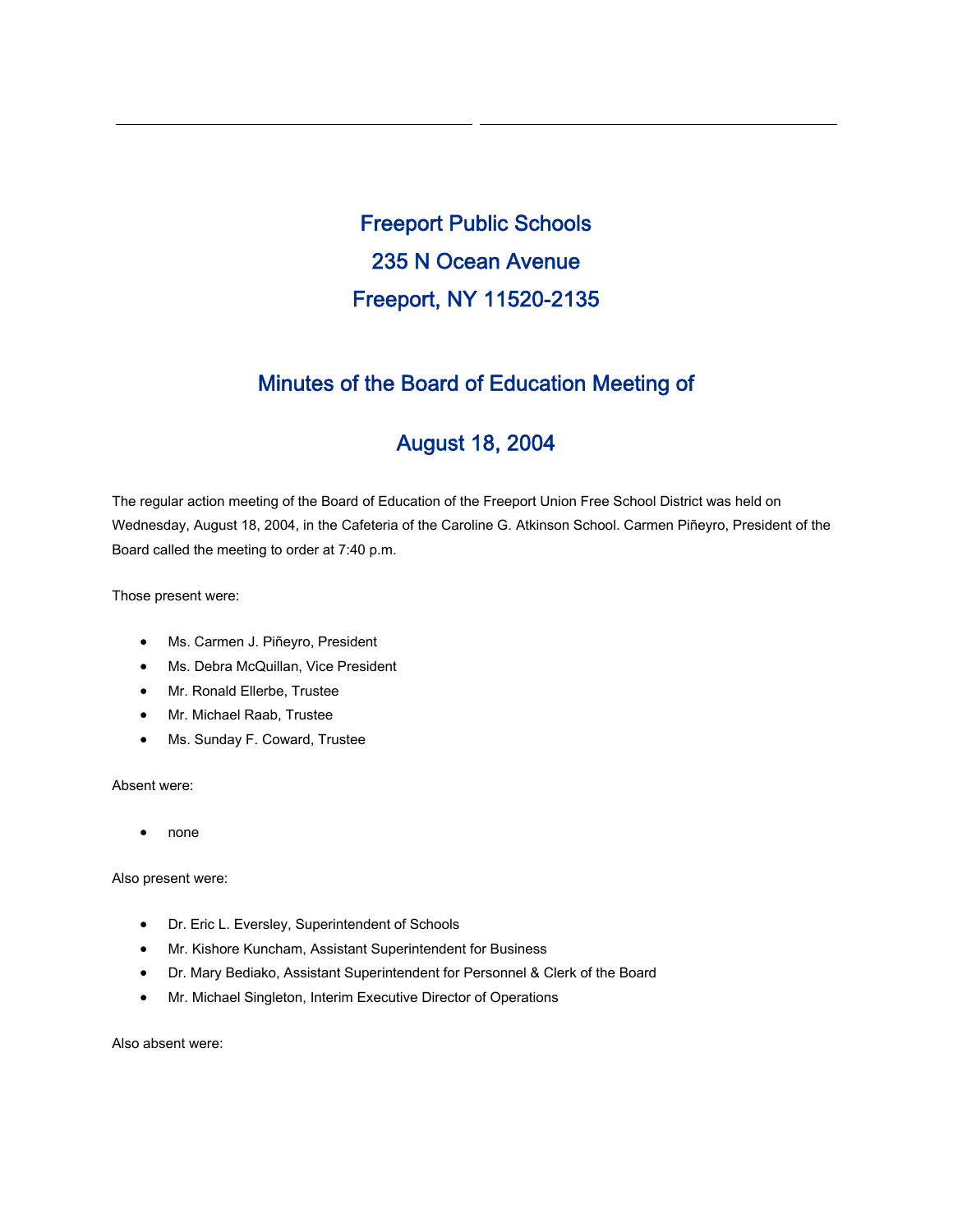- Mr. Robert Harris, Assistant Superintendent for Curriculum, School Improvement, Professional Development and Planning
- The number of people in the audience at the opening of the meeting was more than 28.

At 7:41 p.m., on a motion by Ms. Coward, and a second by Mr. Raab, the Board adjourned to executive session to discuss a matter of personnel. The vote was : Coward, Ellerbe, McQuillan, Piñeyro and Raab.

At 8:05 p.m. on a motion by Mr. Raab and a second by Ms. McQuillan, the Board moved back to open session. The vote was: Coward, Ellerbe, McQuillan, Piñeyro and Raab.

#### Superintendent's Report

The Superintendent of Schools, Dr. Eric Eversley, introduced Mr. Kishore Kuncham, Assistant Superintendent for Business. Mr. Kuncham discussed with the Board the issue of handicap parking at Freeport High School. As attached.

Dr. Eversley then spoke to the Board and the public about the First Day activities which will take place in all Freeport Schools, celebrating the first day of school. September 1, 2004 will be the Community Barbeque and September 7, 2004, on the first day of school for the students, all parents are invited to join their children at their schools for breakfast.

#### Motion to Change the Agenda

Mr. Raab made a motion to include an administrative appointment after the completion of the consent agenda.

The motion was seconded by Ms. Coward and unanimously approved. The vote was: Coward, Ellerbe, McQuillan, Piñeyro and Raab.

#### Questions from the Public

The public was then given the opportunity to address the Board of Education. Each speaker was allowed to address the Board for six minutes. The Board and administration addressed the comments from the public.

#### Items for Action

#### Motion to Change the Agenda

Mr. Raab made a motion to remove item A. and item B. 4 from the consent agenda, to be voted on individually. The motion was seconded by Ms. McQuillan and passed unanimously. The vote was: Coward, Ellerbe, McQuillan, Piñeyro and Raab.

#### Approval of Items on the Consent Agenda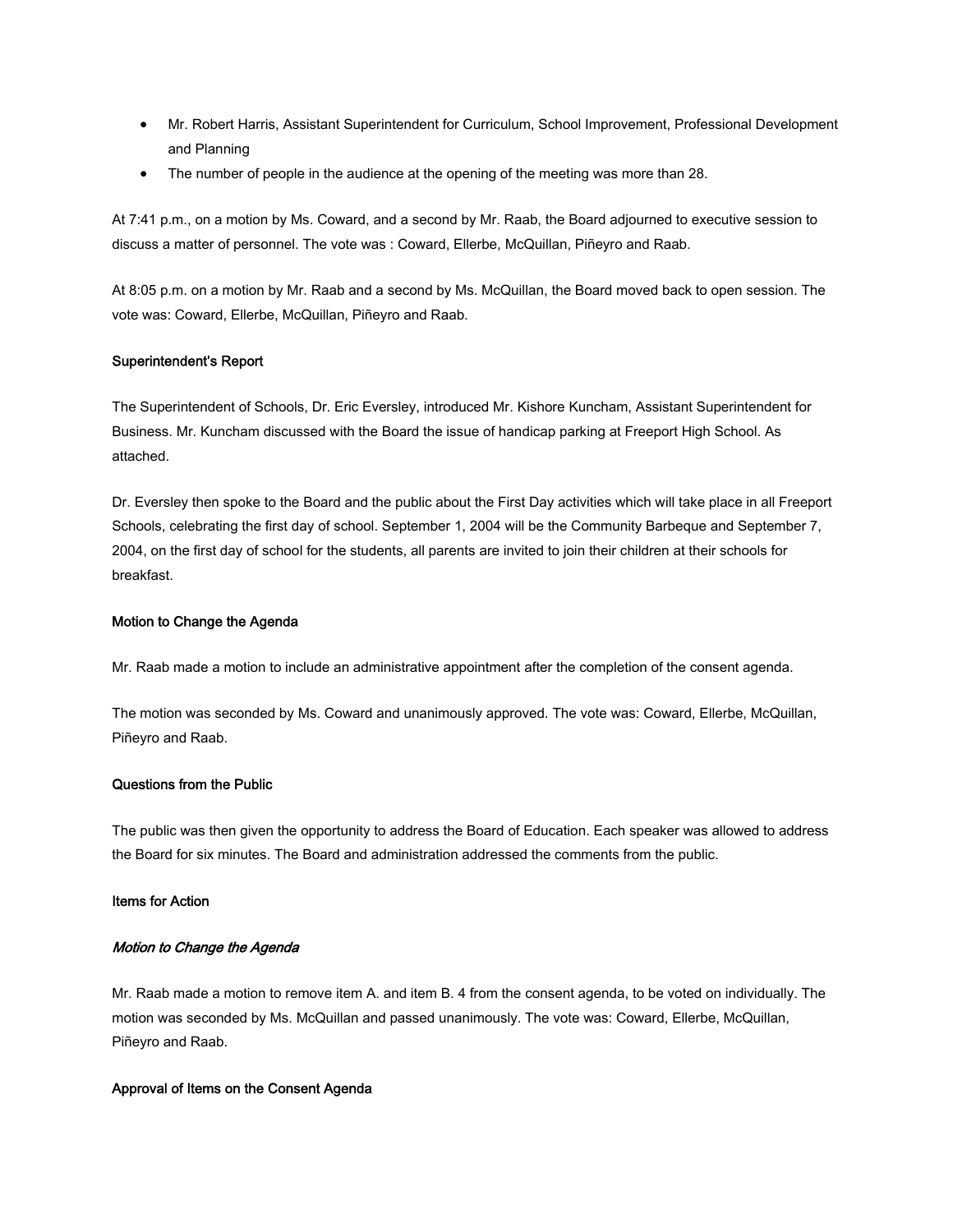• On a motion by Mr. Raab and a second by Ms. McQuillan the following items, on a consent agenda, were approved unanimously. The vote was: Coward, Ellerbe, McQuillan, P i ñ eyro and Raab.

## Agenda Item B. 1

## Leave of Absence

Resolved that the Board hereby grants a request for leave as listed in the following:

- Michelle Richardson, 10 Month Clerk Typist, extension of a leave from September 1, 2004 through June 30, 2005, for health reasons.
- Giuseppa Sofia-Borrello, Foreign Language Teacher, extension of a leave from September 1, 2004 through June 30, 2005, for childcare.
- Jennifer Ba, part-time Teaching Assistant, September 1, 2004 through January 1, 2005, for student teaching.
- Clare DeNinno, Clerk/Typist, extension of a leave, from August 4, 2004 through September 1, 2004.

## Agenda Item B. 2

## Change of Status

RESOLVED that the Board of Education for the Freeport Union Free School District hereby grants a request for a change of status as listed in the following Change of Status Report:

- Maria Montesdeoca, Food Service Worker, change from 5.5 Hour Worker to 6 Hour Worker effective September 1, 2004.
- Cynthia Marcellus, Food Service Worker, change from 4 Hour Worker to 4.5 Hour Worker, effective September 1, 2004.
- Carrie Saylor, Food Service Worker, change of status from 4.5 Hour Worker to 5.5 Hour Worker, effective September 1, 2004.

## *Agenda Item B. 3 Retirement of Staff*

Resolved that the Board of Education of the Freeport Union Free School District hereby accepts the letter(s) of resignation for the purpose of retirement from the following staff member as listed:

• Virginia Saborio, full-time Teaching Assistant, effective October 15, 2004, after serving the children of Freeport for more than 13 years.

## *Agenda Item B. 5 Appointment of Staff Report*

## Probationary Appointments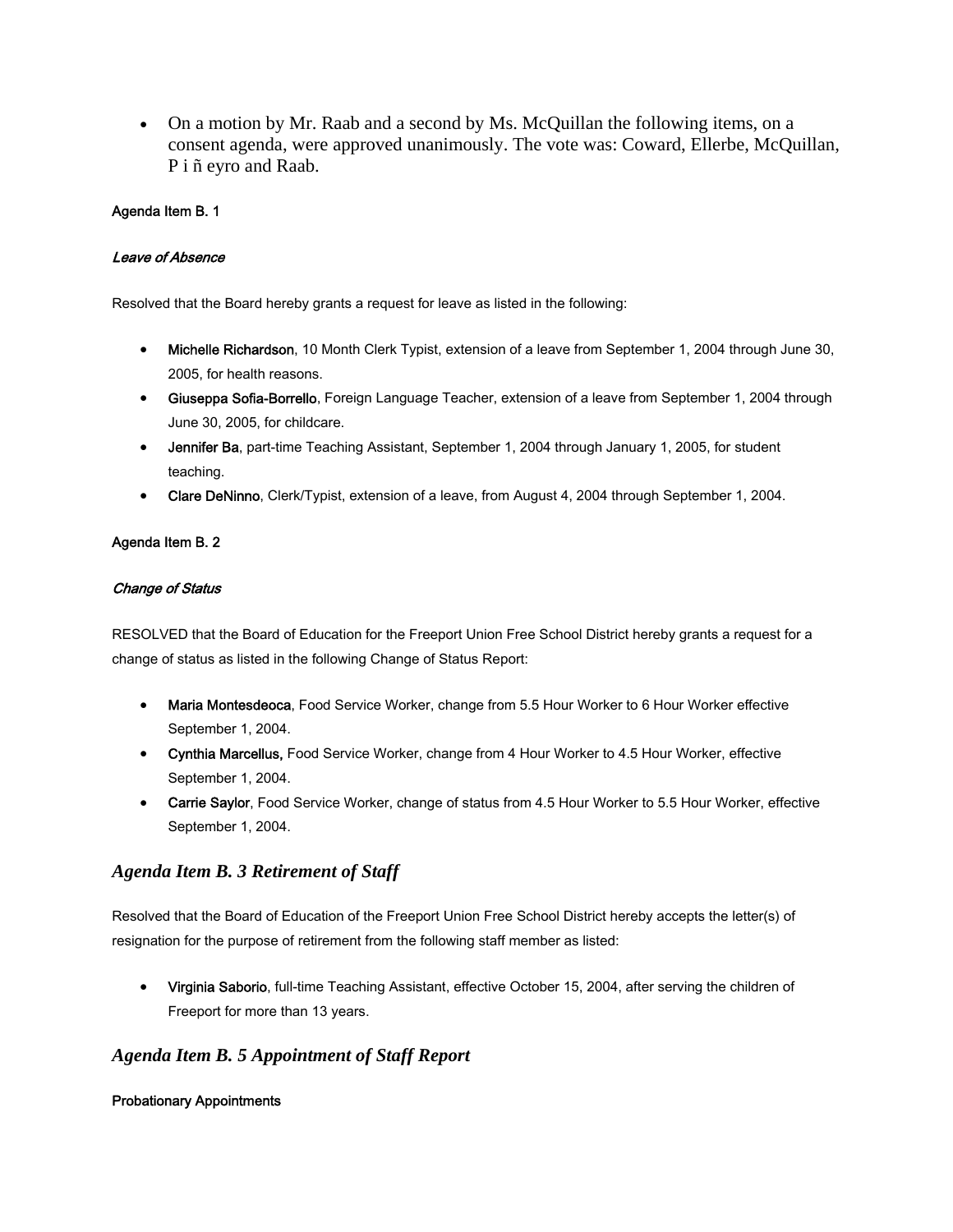Resolved that the Board of Education of the Freeport Union Free School District, upon the recommendation of the Superintendent, hereby appoints the individuals listed in the attached Appointment of Staff Report - Probationary, in accordance with the rules of the Board of Regents. These individuals shall posses appropriate certification allowing them to serve as teachers in the public schools of New York.

- Douglas Durdaller, English Teacher, (replacing B. Tacktill, resigned) a probationary appointment effective September 1, 2004 through August 31, 2005. Compensation will be on step 4-2A of the U6D Schedule at \$58,128. Assignment: Dodd.
- Lourdes Cuesta, Guidance Counselor, (replacing I. Ortiz, resigned) a probationary appointment effective September 1, 2004 through August 31, 2007. Compensation will be on step 5-2D of the H6D Schedule at \$70,884. Assignment: FHS.
- Melissa McCormack, Guidance Counselor, (replacing S. Wool, resigned) a probationary appointment effective September 1, 2004 through August 31, 2007. Compensation will be on step 1-2A of the E6D Schedule at \$55,782. Assignment: New Visions.
- Peter Parlagreco, Art Teacher, (replacing W. Watson, retired) a probationary appointment effective September 1, 2004 through August 31, 2007. Compensation will be on step 1-1A of the U6C Schedule at \$44,980. Assignment: Dodd.
- Sharon Brennan, Special Education Teacher, (new) a probationary appointment effective September 1, 2004 through September 29, 2006. Compensation will be on step 2-1A of the U6C Schedule at \$46,961. Assignment: Atkinson.
- Robert Kucich, Social Studies, (replacing D. Gatta, retired) a probationary appointment effective September 1, 2004 through August 31, 2006. Compensation will be on step 5-2F of the U6D Schedule at \$63,988. Assignment: Dodd.
- Kristi Motley, Elementary Teacher, (replacing J. Thearle, resigned) a probationary appointment effective September 1, 2004 through August 31, 2006. Compensation will be on step 3-2A of the U6D Schedule at \$57,616. Assignment: New Visions.
- John Rathgeber, Special Education Teacher, (replacing J. Reyna, resigned) a probationary appointment effective September 1, 2004 through August 31, 2006. Compensation will be on step 4MA at \$59,872. Assignment: New Visions.
- Peggy Parigoris, Science Teacher, (replacing R. Musto, resigned) a probationary appointment effective September 1, 2004 through August 31, 2007. Compensation will be on step 1-1B of the U6C Schedule at \$46,269. Assignment: FHS.
- Melanie Simon, Speech Teacher, (replacing C. Lemons, retired) a probationary appointment effective September 1, 2004 through August 31, 2007. Compensation will be on step 3-2A of the U6D Schedule at \$57,616. Assignment: Atkinson.
- Edward Irwin, Science Research Teacher, (new) a probationary appointment effective September 1, 2004 through August 31, 2007. Compensation will be on step 3-2E of the U6D Schedule at \$62,463. Assignment: FHS.
- Stuart Goldhirsch, Science Teacher, (replacing J. Trealor, resigned) a probationary appointment effective September 1, 2004 through August 31, 2006. Compensation will be on step 6 of the U6D Schedule at \$69,630. Assignment: FHS.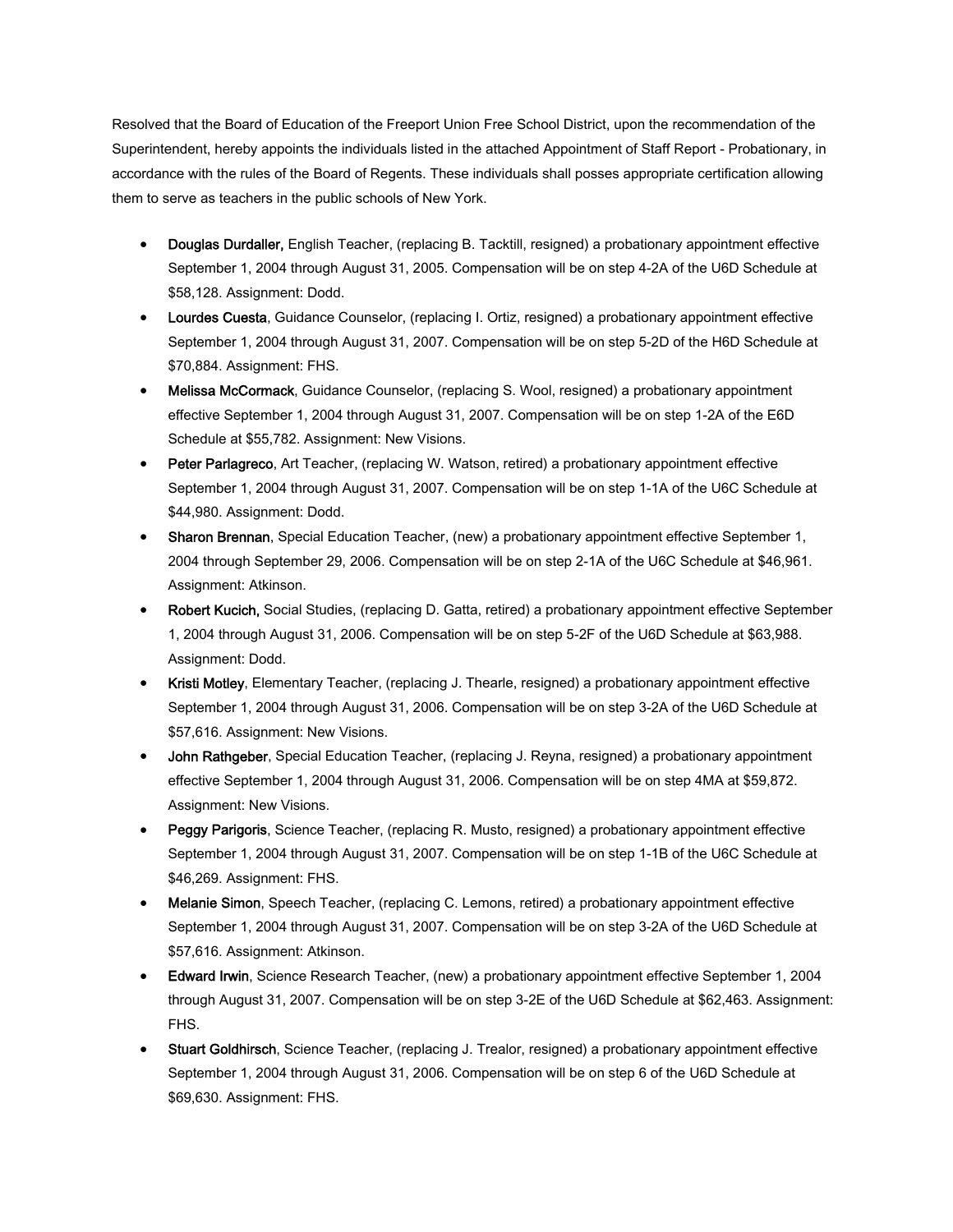- Natalie Ramos, Guidance Counselor, (replacing N. Agostinacchio, retired) a probationary appointment effective September 1, 2004 through August 31, 2007. Compensation will be on step 1-2A of the H6D Guidance Schedule at \$57,110. Assignment: FHS.
- Jason Schonfeld, Science Teacher, (replacing AJ Hepworth, resigned) a probationary appointment effective September 1, 2004 through August 31, 2007. Compensation will be on step 3-1C of the U6C at \$53,809. Assignment: Dodd.

## Temporary Appointments

Resolved that the Board of Education of the Freeport Union Free School District, upon the recommendation of the Superintendent, hereby appoints the individuals listed in the attached Appointment of Staff Report - Temporary, in accordance with the rules of the Board of Regents. These individuals shall posses appropriate certification allowing them to serve as teachers in the public schools of New York.

- Jocelyn Rodriguez, 2/5 Art Teacher, (replacing M. Whelan, resigned) a temporary appointment effective September 1, 2004 through June 30, 2005. Compensation will be on step 1-1A of the U6C Schedule at \$17,992. Assignment: FHS.
- Jocelyn Rodriguez, 3/5 Permanent Substitute, (replacing M. Whelan, position ended) a temporary appointment effective September 1, 2004 through June 30, 2005. Compensation will be at the Substitute Pay Rate and pro rated. Assignment: FHS.
- Thomas J. Desmond, Science Teacher, (replacing M. Howard-LaMarca, LOA) a temporary appointment effective September 1, 2004 through June 30, 2005. Compensation will be on step 1-1C of the U6C Schedule at \$49,335. Assignment: Dodd.
- Amy Bendel, Art Teacher, (replacing E. Barry, LOA) a temporary appointment effective September 1, 2004 through June 30, 2005. Compensation will be on step 1-1B of the U6C Schedule at \$46,269. Assignment: FHS.
- Nicole Kliegman, Special Education Teacher, (replacing L. Barber, LOA) a temporary appointment effective September 1, 2004 through June 30, 2005. Compensation will be on step 4-2A of the U6D Schedule at \$59,772. Assignment: Bayview.
- Grace DiGrazia, Permanent Substitute, (replacing J. Magan, position ended) a temporary appointment effective September 1, 2004 through June 30, 2005. Compensation will be at the Substitute Pay Rate at \$125 per day. Assignment: New Visions.
- Laura Pohmer, Permanent Substitute, (replacing D. Allison, position ended) a temporary appointment effective September 1, 2004 through June 30, 2005. Compensation will be at the Substitute Pay Rate at \$125 per day. Assignment: Atkinson.
- Matthew Tetenbaum, Elementary Teacher, (replacing A. Ferris, LOA) a temporary appointment effective September 1, 2004 through June 30, 2005. Compensation will be on step 1-1A of the U6C Schedule at \$44,980. Assignment: New Visions.
- Dana Scesa, Permanent Substitute, (replacing D. Petrello, position ended) a temporary appointment effective September 1, 2004 through June 30, 2005. Compensation will be at the Substitute Pay Rate at \$125 per day. Assignment: Archer.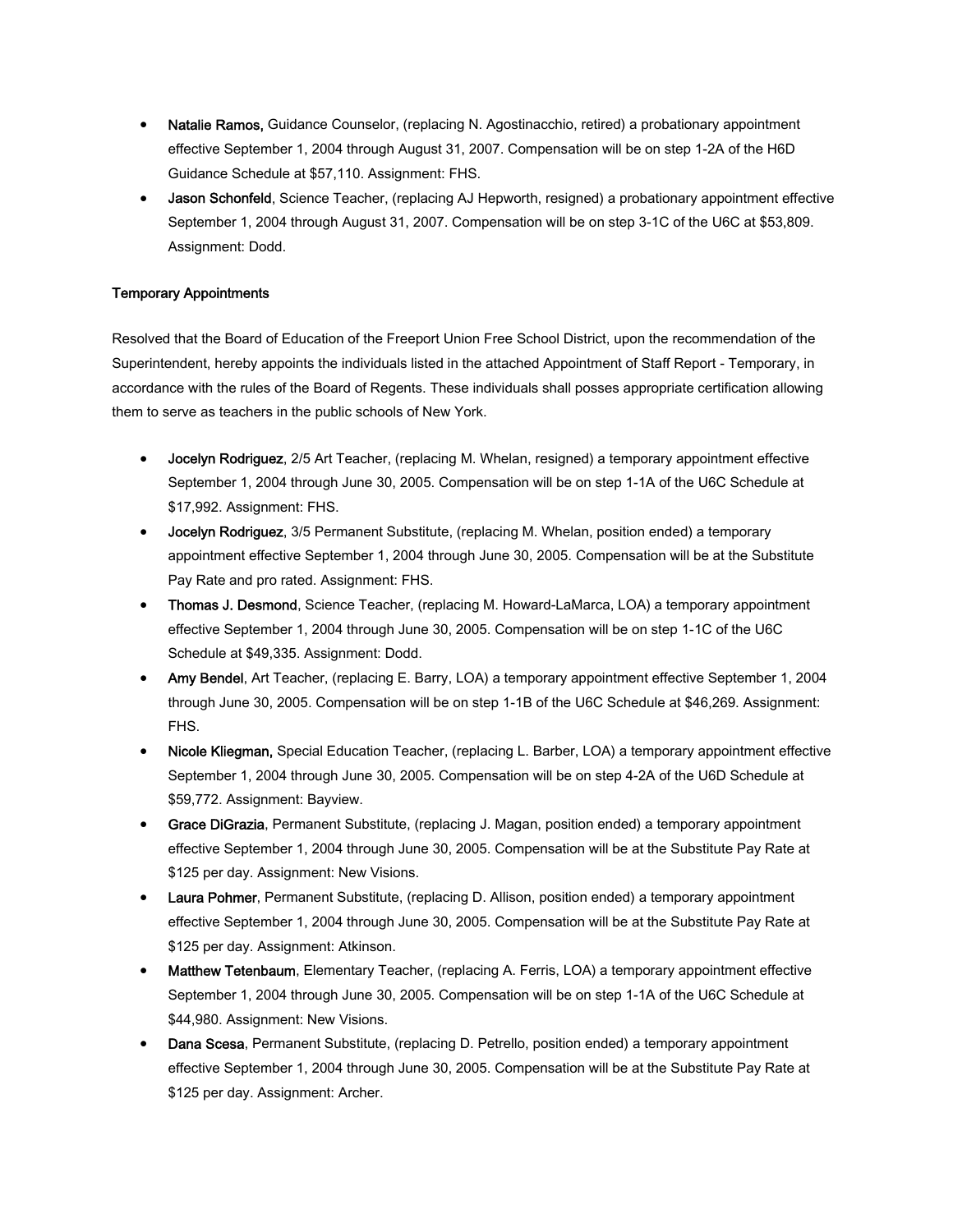• Elaine Glenn, Permanent Substitute, (replacing E. Glenn, position ended) a temporary appointment effective September 1, 2004 through June 30, 2005. Compensation will be at the Substitute Pay Rate of \$125 per day. Assignment: Bayview.

#### Appointment of Non-Instructional Staff

Resolved that the Board of Education of the Freeport Union Free School District hereby appoints the individuals as listed in the attached Appointment of Staff Report - Civil Service, in accordance with Civil Service Rules and Regulation.

- Frank Cerbini, Audio Visual Helper, (replacing T. Russer, Military LOA) a temporary appointment effective September 1, 2004 through August 31, 2005. Compensation will be on step 4 of the Custodial Salary Schedule at \$41,832. Assignment: Districtwide.
- Karen Valentine, Occupational Therapist Assistant, (new) probationary appointment effective September 1, 2004 for 26 weeks upon Civil Service approval. Compensation and benefits will be consistent with the FTA Contract at \$38,000. Assignment: Districtwide.

#### Agenda Item B. 6

#### Appointment of Supervisory/Co-Curricular Assignments

BE IT RESOLVED by the Board of Education of the Freeport Union Free School District, upon the recommendation of the Superintendent, hereby appoints the individuals listed in the attached Appointment of Supervisory/Co-Curricular assignments, in accordance with the rules of the Board of Regents. These individuals shall possess appropriate certification allowing them to serve as teachers or other staff in the public schools of New York.

#### 04-05 Supervisory 06/29/04

| <b>NAME</b>          | <b>ASSIGNMENT</b>                             | <b>SCHOOL</b>       | <b>STIPEND</b> |
|----------------------|-----------------------------------------------|---------------------|----------------|
| Alan Gonzalez        | Assistant Coordinator of Media Special Events | <b>Districtwide</b> | 7,000          |
| Sarah Molese         | Lead Nurse                                    | Districtwide        | 2,781          |
| Catherine Rode       | Art Facilitator                               | Districtwide        | 2,781          |
| <b>Felice Niland</b> | <b>Co-Lead Social Workers</b>                 | <b>Districtwide</b> | 2,781          |
| Cindy Misrock        |                                               |                     |                |
| Nancy LaRocca        | Reading (K-6) Facilitator 2/5                 | Elementary          | 2,781          |
| Georgette Michon     | Science Facilitator                           | Archer              | 2,781          |
| Merily Masin         | English Lang. Arts Lead Teacher               | Archer              | 2,781          |
| Linda Marino         | <b>Mathematics Lead Teacher</b>               | Archer              | 2,781          |
| Michael Huisman      | Science Facilitator                           | Bayview             | 2,781          |
| Frances Skeggs       | English Lang. Arts Lead Teacher               | Bayview             | 2,781          |
| Cheryle Isreal       | Mathematics Lead Teacher                      | Bayview             | 2,781          |
| Mary Jane Gould      | Science Facilitator                           | Giblyn              | 2,781          |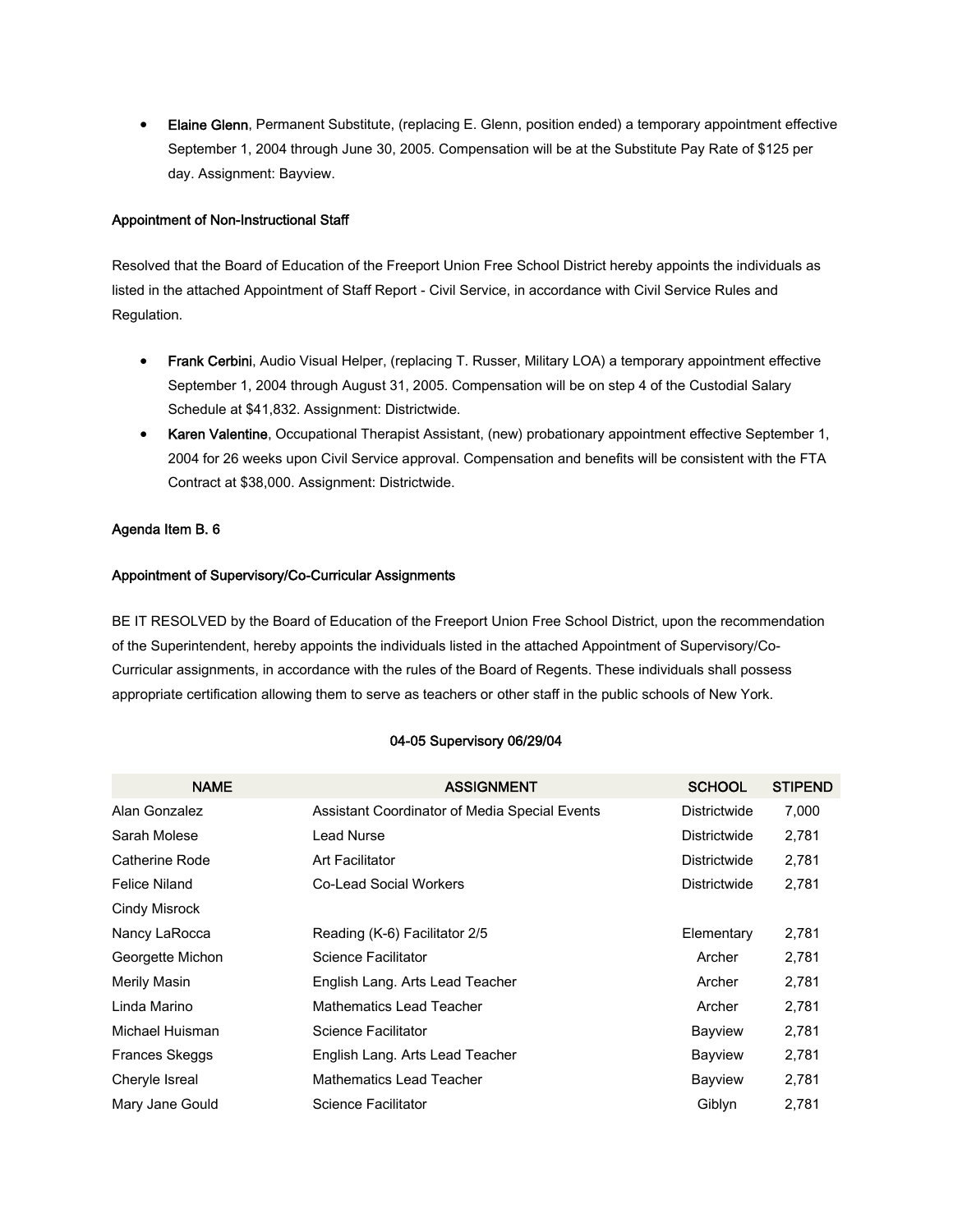| Kathleen Bender                | English Lang. Arts Lead Teacher          | Giblyn             | 2,781 |
|--------------------------------|------------------------------------------|--------------------|-------|
| N/A                            | <b>Mathematics Lead Teacher</b>          | Giblyn             | 2,781 |
| Diane Brown                    | <b>Science Co-Facilitators</b>           | <b>New Visions</b> | 2,781 |
| Carol Catinella                |                                          |                    |       |
| <b>Constance Malcolm-Grant</b> | English Lang. Arts Lead Teacher          | <b>New Visions</b> | 2,781 |
| Allan Brimer                   | <b>Mathematics Lead Teacher</b>          | <b>New Visions</b> | 2,781 |
| Samuel Slutsky                 | <b>Science Facilitator</b>               | Atkinson           | 2,781 |
| Deborah Tiedemann              | Team Leader                              | Atkinson           | 2,781 |
| Karen Heins                    | <b>Team Leader</b>                       | Atkinson           | 2,781 |
| Mary Ann Keane                 | Team Leader                              | Atkinson           | 2,781 |
| Jeanne Dione                   | Team Leader                              | Atkinson           | 2,781 |
| Mark Giuliano                  | Team Leader                              | Atkinson           | 2,781 |
| Michael Fee                    | <b>Team Leader</b>                       | Atkinson           | 2,781 |
| <b>Catherine Caldwell</b>      | Team Leader                              | Atkinson           | 2,781 |
| Donna Librizzi                 | Team Leader                              | Atkinson           | 2,781 |
| Carrie Frederick               | Team Leader                              | Atkinson           | 2,781 |
| Consuelo Velez                 | <b>Team Leader</b>                       | Atkinson           | 2,781 |
| Jaclyn Benjamin                | 7 th Gr. Team Leader                     | Dodd               | 2,781 |
| <b>Shelley Scully</b>          | 7 th Gr. Team Leader                     | Dodd               | 2,781 |
| <b>Judith Summers</b>          | 7 th Gr. Team Leader                     | Dodd               | 2,781 |
| <b>Thomas Doyle</b>            | 7 th Gr. Team Leader                     | Dodd               | 2,781 |
| Eileen Keegan                  | 7 th Gr. Team Leader                     | Dodd               | 2,781 |
| Anthony Aniano                 | <b>Mathematics Lead Teacher</b>          | Dodd               | 2,781 |
| <b>Matthew Schwartz</b>        | Social Studies Lead Teacher              | Dodd               | 2,781 |
| <b>TBA</b>                     | Science Lead Teacher                     | Dodd               | 2,781 |
| Lori Cohen                     | English Lead Teacher                     | Dodd               | 2,781 |
| Giselle Campbell-Ham           | Foreign Language Lead Teacher            | Dodd               | 2,781 |
| Nancy Berg                     | Special Education Lead Teacher           | Dodd               | 2,781 |
| James Wandzilak                | Home Economics & Technology Lead Teacher | Dodd               | 2,781 |
| Thomas Valenti                 | <b>English Department Head</b>           | <b>FHS</b>         | 4,490 |
| Lawrence Sheridan              | Science Department Head                  | <b>FHS</b>         | 4,490 |
| Robert Yarmola                 | Special Ed. Department Head              | <b>FHS</b>         | 4,490 |
| Peter Bruzzo                   | Mathematics Department Head              | <b>FHS</b>         | 4,490 |
| Linda Hendrickson              | Social Studies Department Head           | <b>FHS</b>         | 4,490 |
| <b>TBA</b>                     | Guidance Department Head                 | <b>FHS</b>         | 4,490 |
| Claretha Richardson            | Foreign Lang. Department Head            | <b>FHS</b>         | 4,490 |
| Alan Anderson                  | Technology/Business Lead Tchr.           | <b>FHS</b>         | 2,781 |

07/06/04 Clubs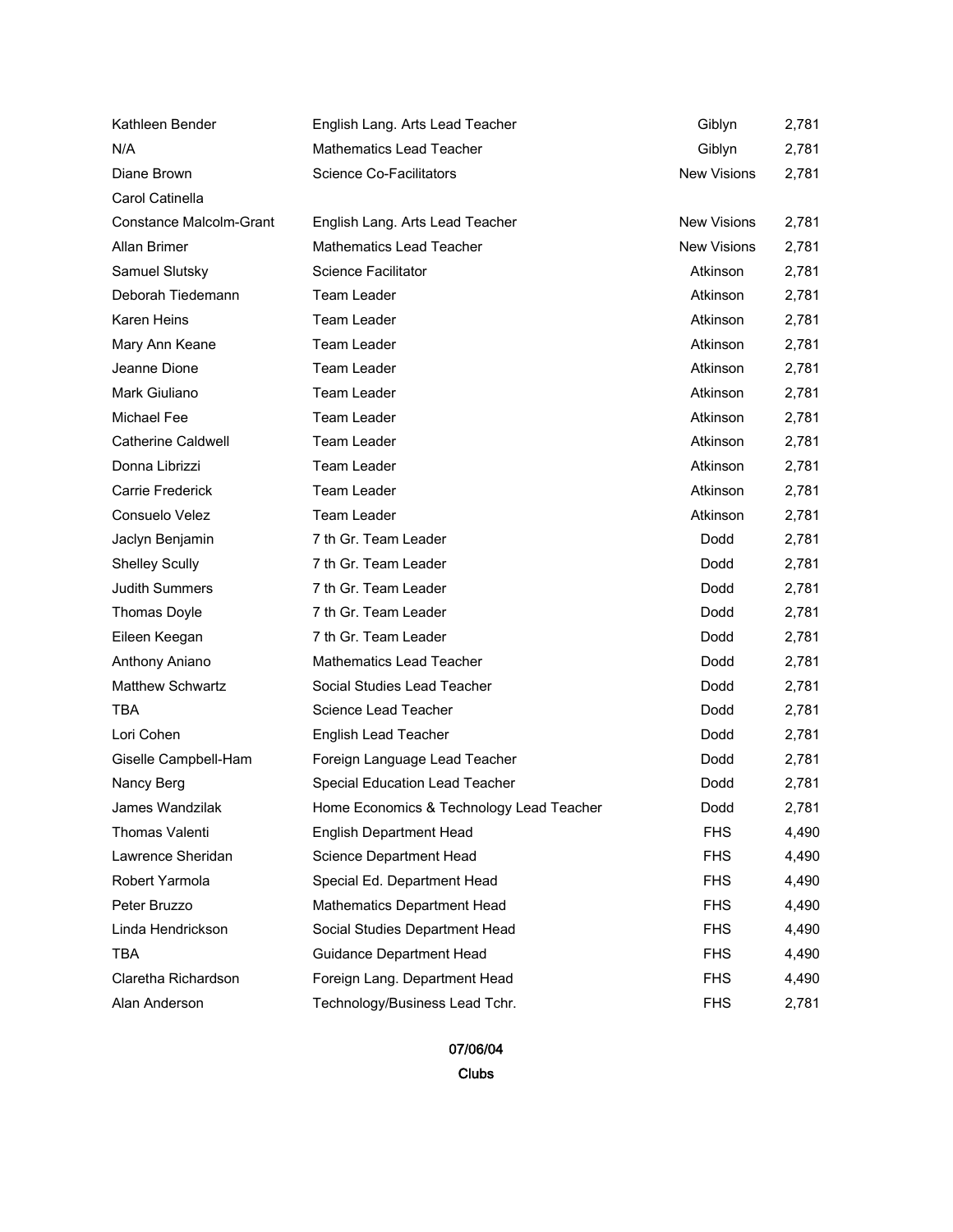| <b>ADVISOR</b>          | <b>CLUB</b>                       | <b>SCHOOL</b>      | <b>POINTS</b> | <b>STIPENDS</b> |
|-------------------------|-----------------------------------|--------------------|---------------|-----------------|
| Joyce Elias             | Art Club                          | Archer             | 17            | \$863           |
| Wanda Garcia            | Science Club                      | Archer             | 17            | 863             |
| Linda Marino            | Math Club                         | Archer             | 20            | 889             |
| Donna Rusinek           | Young Managers of Tomorrow        | Archer             | 30            | 1,524           |
| Michelle Daleo          | Art Club                          | Bayview            | 17            | 863             |
| Mitchell Levy           | Science Club                      | Bayview            | 17            | 863             |
| Laurie Kolodny          | <b>Bayview Boosters Club</b>      | Bayview            | 17            | 863             |
| Mary Kelly              | Mini-Math Club                    | Giblyn             | 17            | 863             |
| Therese Meigh           | Yearbook Club                     | Giblyn             | 30            | 1,524           |
| Ruth Breidenbach        | Chorus                            | <b>New Visions</b> | 17            | 863             |
| <b>Catherine Beck</b>   | Orchestra                         | <b>New Visions</b> | 17            | 863             |
| Glenn Koski             | Band                              | <b>New Visions</b> | 17            | 863             |
| TBA                     | Marching/Flag/Drill Team Kickline | Atkinson           | 10            | 507             |
| Nancy Hanrahan          | <b>Running Club</b>               | Atkinson           | 13            | 660             |
| Mary Kate Gunther       |                                   |                    |               |                 |
| Rachel Vachier          | Peer Mediation                    | Atkinson           | 17            | 863             |
| MaryEllen Krakoff       |                                   |                    |               |                 |
| Patricia Pohmer         | Aiki Club                         | Atkinson           | 17            | 863             |
| Matthew Yatsyla         |                                   |                    |               |                 |
| Nina Sasso              | Step/Drill Team                   | Atkinson           | 22            | 1,117           |
| Lakisha Lloyd           |                                   |                    |               |                 |
| Karen Heins             | Drama Club                        | Atkinson           | 30            | 1,524           |
| Kerri Sparacia          |                                   |                    |               |                 |
| Donna Librizzi          | Mathletes - Grade 5               | Atkinson           | 30            | 1,524           |
| MaryLou Giunta          | Mathletes - Grade 6               | Atkinson           | 30            | 1,524           |
| Carrie Frederick        | Odyssey of the Mind - Team #1     | Atkinson           | 42            | 2,143           |
| <b>Judith Gardner</b>   | Odyssey of the Mind - Team #2     | Atkinson           | 42            | 2,143           |
| Judith Gardner          | Future Problem Solving-Team #1    | Atkinson           | 42            | 2143            |
| Carol Fischer-Rosenthal | Future Problem Solving- Team #2   | Atkinson           | 42            | 2,143           |
| Nancy Hanrahan          | Future Problem Solving- Team #3   | Atkinson           | 42            | 2,143           |
| Arlene Easter           | A-Mart                            | Atkinson           | 42            | 2,143           |
| TBA                     | Dodd Yearbook                     | Dodd               | 63            | 3,199           |
| <b>Michele Haimes</b>   | <b>Student Council</b>            | Dodd               | 63            | 3,199           |
| Vashti Burke            |                                   |                    |               |                 |
| TBA                     | Dodd Echo                         | Dodd               | 42            | 2,143           |
| Dawn Schlich            | Mathletes                         | Dodd               | 42            | 2,143           |
| Margaret Taboada        | Future Problem Solving -Team #1   | Dodd               | 42            | 2,143           |
| Margaret Taboada        | Future Problem Solving -Team #2   | Dodd               | 42            | 2,143           |
| James Wandzilak         | Odyssey of the Mind - Team #1     | Dodd               | 42            | 2,143           |
| Giselle Campbell-Ham    | Odyssey of the Mind - Team #2     | Dodd               | 42            | 2,143           |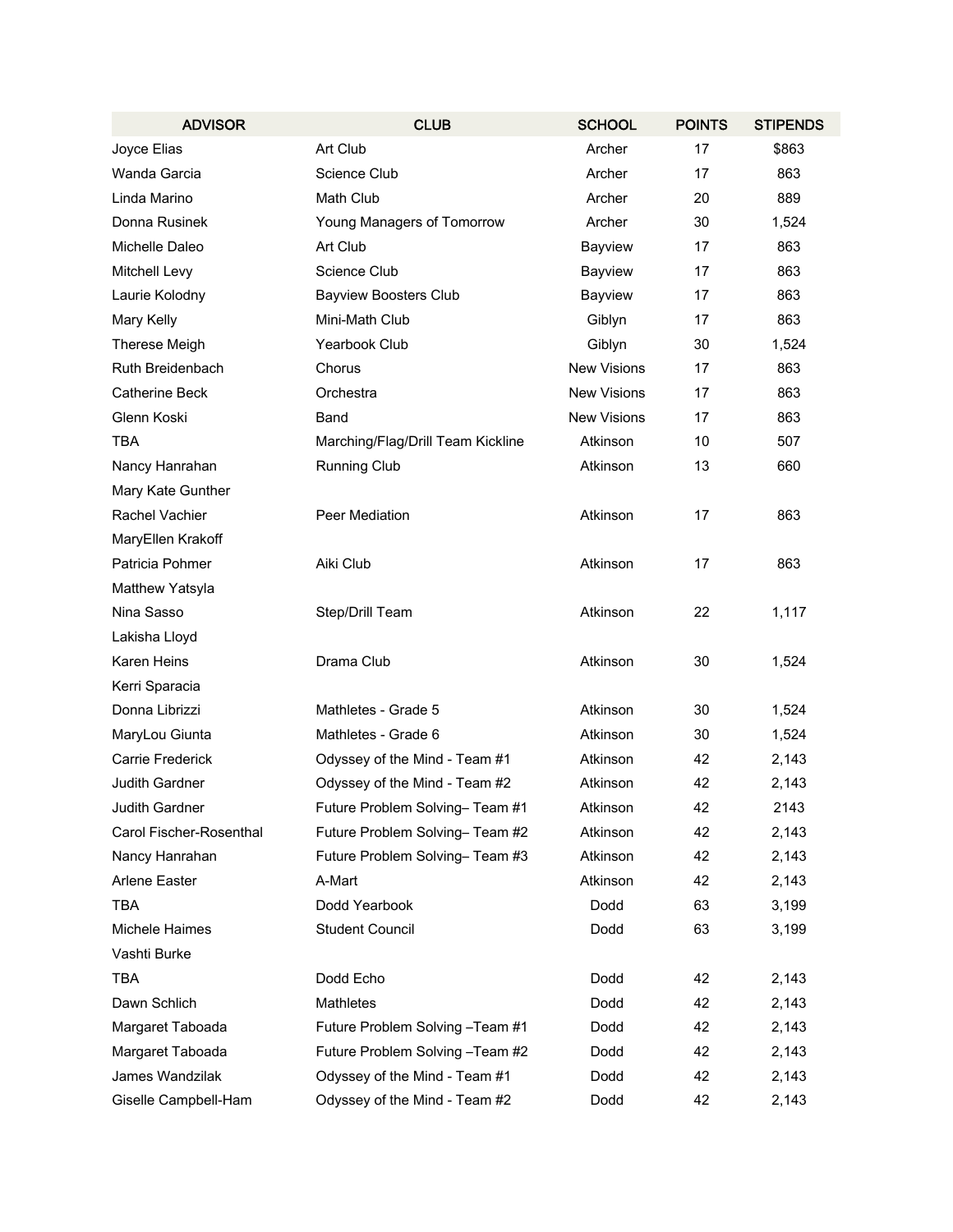| <b>TBA</b>                   | Odyssey of the Mind - Team #3         | Dodd          | 42            | 2,143           |
|------------------------------|---------------------------------------|---------------|---------------|-----------------|
| Nancy Berg                   | <b>Student Fund Treasurer</b>         | Dodd          | 30            | 1,524           |
| <b>TBA</b>                   | Dodd Literary Magazine                | Dodd          | 30            | 1,524           |
| Adam Rubin                   | Jazz Ensemble                         | Dodd          | 30            | 1,524           |
| Denise Lloyd                 | Dodd Respect                          | Dodd          | 25            | 1,231           |
| Monique Retzlaff             | Select Chorale                        | Dodd          | 21            | 1,066           |
| Jill Kohn                    | Select Orchestra                      | Dodd          | 21            | 1,066           |
| <b>ADVISOR</b>               | <b>CLUB</b>                           | <b>SCHOOL</b> | <b>POINTS</b> | <b>STIPENDS</b> |
| <b>Gar Litz</b>              | Computer Club                         | Dodd          | 17            | 863             |
| Michele Haimes               | Crafts Club                           | Dodd          | 17            | 863             |
| Gar Litz                     | <b>Technology Club</b>                | Dodd          | 17            | 863             |
| <b>Thomas Doyle</b>          | Science Club                          | Dodd          | 17            | 863             |
| <b>Bridget Zamot</b>         | Foreign Language Club                 | Dodd          | 17            | 863             |
| Carolyn Jimenez              | Photography Club                      | Dodd          | 17            | 863             |
| Joan Sparkes                 | Sewing Club                           | <b>Dodd</b>   | 17            | 863             |
| Theresa Manfre               | A.M. Announcement Club                | Dodd          | 17            | 863             |
| <b>Felice Niland</b>         | <b>Environmental Club</b>             | Dodd          | 17            | 863             |
| <b>TBA</b>                   | Art Club                              | Dodd          | 17            | 863             |
| Michele Haimes               | National Honor Society                | Dodd          | 17            | 863             |
| Nancy Berg                   | Peer Mediation                        | Dodd          | 17            | 863             |
| Mario Salcedo                | Tae Kwon Do Club                      | Dodd          | 17            | 863             |
| Carolyn Jimenez              | Service Corps/Future Corps            | Dodd          | 17            | 863             |
| Annette Jones                | Double Dutch Club                     | Dodd          | 17            | 863             |
| Marcus Broadhead             | <b>GENTS Club</b>                     | Dodd          | 10            | 507             |
| Virginia Schmitt DeFrancisci | Flashings                             | <b>FHS</b>    | 84            | 4,266           |
| Alan Andersen                | Student Org. Controller               | <b>FHS</b>    | 84            | 4,266           |
| Jeffrey Glass                | Yearbook                              | <b>FHS</b>    | 84            | 4,266           |
| Justin Friedman              | Marching Band Director                | <b>FHS</b>    | 78            | 3,962           |
| Adam Rubin                   | Marching Band Asst. Director          | <b>FHS</b>    | 36            | 1,828           |
| Mark Spanier                 | Vintage                               | <b>FHS</b>    | 65            | 3,301           |
| Jennifer Volta               |                                       |               |               |                 |
| Lolita Beathea               | <b>Student Congress</b>               | <b>FHS</b>    | 63            | 3,199           |
| Alan Anderson                | Senior Class Advisor                  | <b>FHS</b>    | 63            | 3,199           |
| Lori Napear                  | <b>Assistant Senior Class Advisor</b> | <b>FHS</b>    | 42            | 2,143           |
| <b>Robert Mulle</b>          | Junior Class Advisor                  | <b>FHS</b>    | 42            | 2,143           |
| Joseph D'Agostino            | Assistant Junior Class Advisor        | <b>FHS</b>    | 30            | 1,524           |
| Claretha Richardson          | Sophomore Class Advisor               | <b>FHS</b>    | 30            | 1,524           |
| Gleni Pena                   | Freshman Class Advisor                | <b>FHS</b>    | 30            | 1,524           |
| Lolita Beathea               | <b>WFHS Communications</b>            | <b>FHS</b>    | 42            | 2,143           |
| Peter Bruzzo                 | Mathletes                             | <b>FHS</b>    | 42            | 2,143           |
| Joseph D'Agostino            | Mathletes Asst. Advisor               | <b>FHS</b>    | 17            | 863             |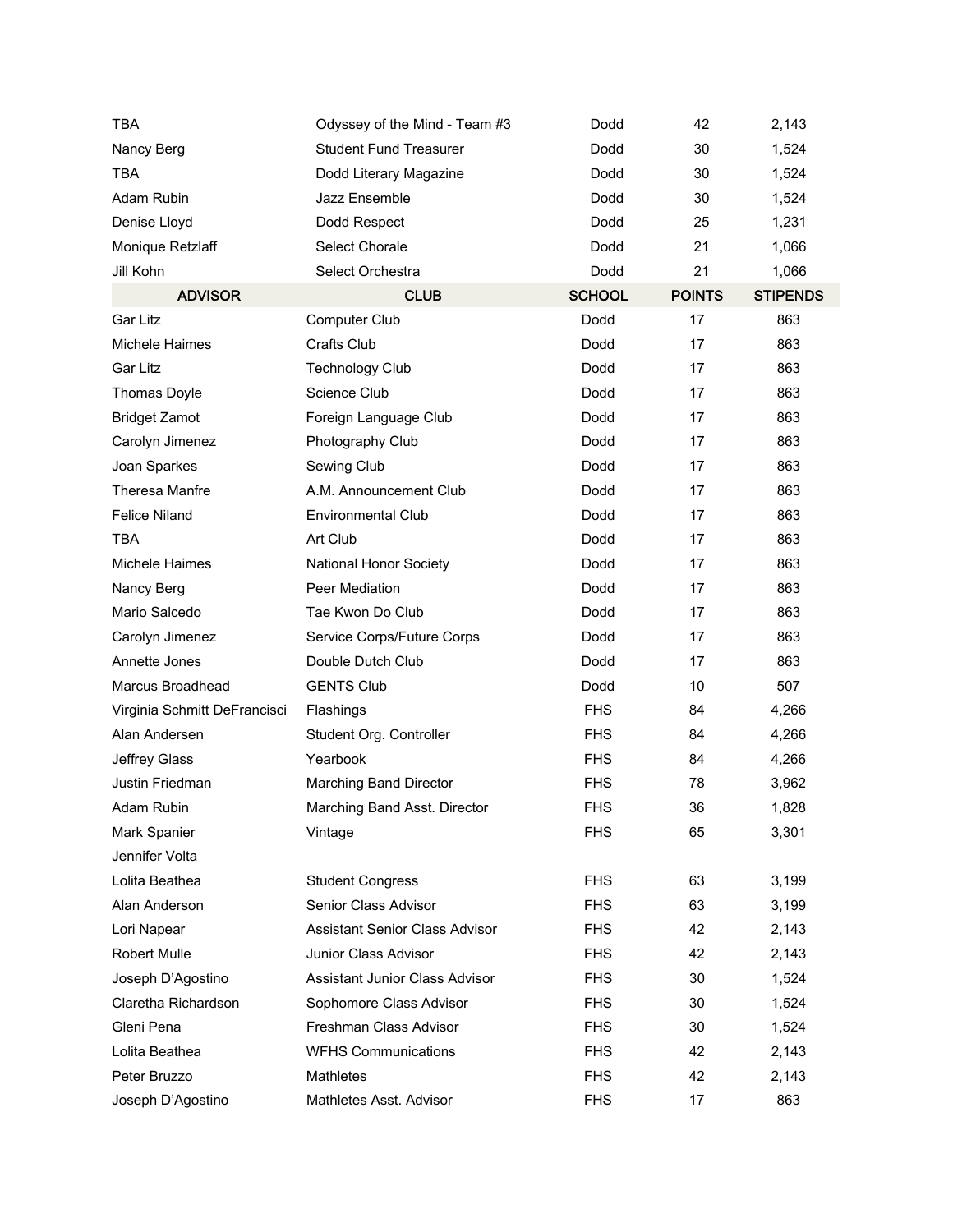| Lauren Calvo           | Future Problem Solving -Team #1  | <b>FHS</b> | 42 | 2,143 |
|------------------------|----------------------------------|------------|----|-------|
| Lauren Calvo           | Future Problem Solving - Team #2 | <b>FHS</b> | 42 | 2,143 |
| Lauren Calvo           | Future Problem Solving - Team #3 | <b>FHS</b> | 42 | 2,143 |
| Angela Wheat           | Future Problem Solving - Team #4 | <b>FHS</b> | 42 | 2,143 |
| Angela Wheat           | Future Problem Solving - Team #5 | <b>FHS</b> | 42 | 2,143 |
| Angela Wheat           | Future Problem Solving - Team #6 | <b>FHS</b> | 42 | 2,143 |
| Jack Howell            | Masque & Wig                     | <b>FHS</b> | 42 | 2,143 |
| <b>Brenden Cusack</b>  | Masque & Wig Asst.               | <b>FHS</b> | 30 | 1,524 |
| <b>TBA</b>             | Masque & Wig Set Designer        | <b>FHS</b> | 19 | 964   |
| Nela Hawthorne         | <b>DECA</b>                      | <b>FHS</b> | 42 | 2,143 |
| <b>Robert Mulle</b>    | Odyssey of the Mind - Team #1    | <b>FHS</b> | 42 | 2,143 |
| Joseph D'Agostino      | Odyssey of the Mind - Team #2    | <b>FHS</b> | 42 | 2,143 |
| Joseph D'Agostino      | Odyssey of the Mind - Team #3    | <b>FHS</b> | 42 | 21431 |
| Pamela DiMaio          | Key Club                         | <b>FHS</b> | 42 | 2,143 |
| Lolita Beathea         | Renaissance Club                 | <b>FHS</b> | 42 | 2,143 |
| Claretha Richardson    |                                  |            |    |       |
| Michele Aliani         | Peer Leadership Advisor          | <b>FHS</b> | 31 | 1,575 |
| <b>Yasmin Chambers</b> | Peer Leadership                  | <b>FHS</b> | 72 | 4,090 |
| Adriana Cagno          |                                  |            |    |       |
| <b>Teodora Adames</b>  | (3 Co-Advisors)                  |            |    |       |
| Lauren Sabatini        | Marching Band Kickline           | <b>FHS</b> | 31 | 1,575 |
| Donald Moore           | NJROTC Drill Team                | <b>FHS</b> | 31 | 1,575 |
| Jose Colon             |                                  |            |    |       |
| Alan Lissauer          | Peer Tutoring                    | <b>FHS</b> | 30 | 1,524 |
| Lynnea Wesley-Dickson  | <b>Human Relations</b>           | <b>FHS</b> | 50 | 2,540 |
| Rosemary Garcia        |                                  |            |    |       |
| <b>Teodora Adames</b>  |                                  |            |    |       |
| Lynnea Wesley-Dickson  | Human Rights Day & Black History | <b>FHS</b> | 50 | 2,540 |
| Rosemary Garcia        | Assembly (3 Co-Advisors)         |            |    |       |
| <b>Teodora Adames</b>  |                                  |            |    |       |
| Justin Friedman        | Jazz Ensemble                    | <b>FHS</b> | 26 | 1,320 |
| <b>Bruce Bennett</b>   | <b>Mock Trial</b>                | <b>FHS</b> | 21 | 1,067 |
| Joseph Powers          | "It's Academic"                  | <b>FHS</b> | 21 | 1,067 |
| Sallyann Doyle         | <b>Athletes Helping Athletes</b> | <b>FHS</b> | 21 | 1,067 |
| Justin Friedman        | <b>Brass Ensemble</b>            | <b>FHS</b> | 21 | 1,067 |
| <b>TBA</b>             | Ninth Grade Select               | <b>FHS</b> | 30 | 1,524 |
| Paul Dooher            | Chess Club                       | <b>FHS</b> | 21 | 1,067 |
| Kareen Jarrett-Lewis   | Science Club                     | <b>FHS</b> | 21 | 1,067 |
| Florence Bell          | African American Bowl            | <b>FHS</b> | 21 | 1,067 |
| Linda Hendrickson      | Devil Pride                      | <b>FHS</b> | 17 | 863   |
| Neda Movallali         | French Club                      | <b>FHS</b> | 17 | 863   |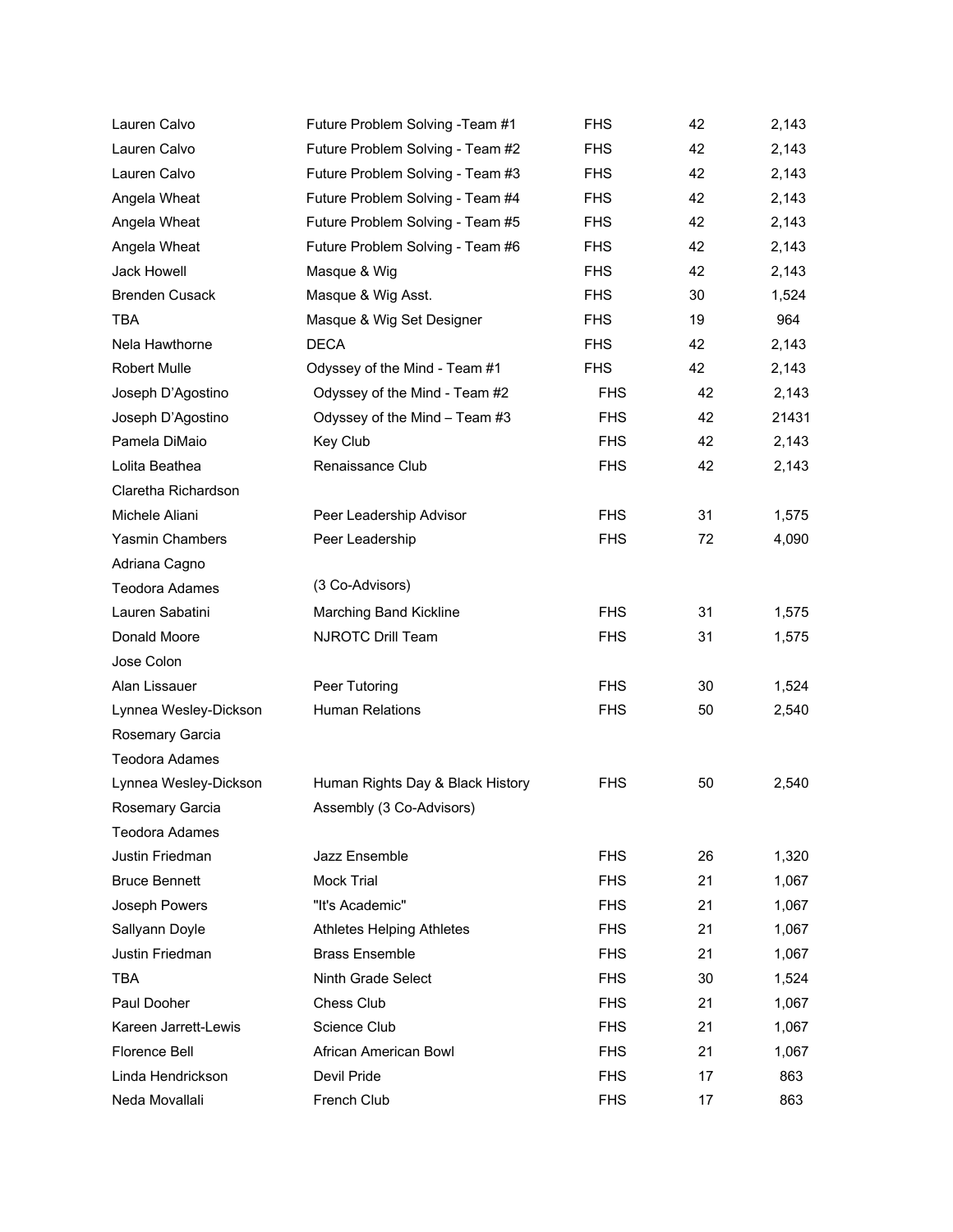| TBA                    | Italian Club                       | <b>FHS</b> | 17 | 863   |
|------------------------|------------------------------------|------------|----|-------|
| Gleni Pena             | Latino Culture Club (Spanish Club) | <b>FHS</b> | 17 | 863   |
| <b>Blanca Sardinha</b> | <b>ESL Club</b>                    | <b>FHS</b> | 17 | 863   |
| Linda Hendrickson      | Horticulture Club/Beautification   | <b>FHS</b> | 17 | 863   |
| Lauren Sabatini        | Art Club                           | <b>FHS</b> | 17 | 863   |
| Richard Johnson        | <b>Computer Repair Club</b>        | <b>FHS</b> | 17 | 863   |
| Claretha Richardson    | <b>SADD</b>                        | <b>FHS</b> | 17 | 863   |
| <b>Eileen Shultis</b>  | <b>National Honor Society</b>      | <b>FHS</b> | 17 | 863   |
| <b>Felice Niland</b>   | <b>AIDS Awareness Group</b>        | <b>FHS</b> | 17 | 863   |
| <b>TBA</b>             | Peer Mediation                     | <b>FHS</b> | 17 | 863   |
| Michael Campiglia      | Science Olympiad                   | <b>FHS</b> | 17 | 863   |
| Sarah Molese           | <b>HOSA</b>                        | <b>FHS</b> | 17 | 863   |
| Wendy Lindner          | Interact/Rotary Club               | <b>FHS</b> | 17 | 863   |
| Michael Young          | Digital Arts Club                  | <b>FHS</b> | 13 | 660   |
| <b>FHS MUSICAL:</b>    |                                    |            |    |       |
| Stephen Pagano         | <b>Director</b>                    | <b>FHS</b> | 58 | 2,946 |
| Robert Yarmola         | Producer                           | <b>FHS</b> | 29 | 1,473 |
| Peter Martin           | Orchestra Prep                     | <b>FHS</b> | 19 | 964   |
| Stephen Pagano         | <b>Musical Director</b>            | <b>FHS</b> | 19 | 964   |
| <b>TBA</b>             | Choreographer                      | <b>FHS</b> | 19 | 964   |
| Virginia Santo         | Costume Designer                   | <b>FHS</b> | 19 | 964   |
| <b>TBA</b>             | Stage Designer                     | <b>FHS</b> | 19 | 964   |
| <b>TBA</b>             | Artistic Advisor                   | <b>FHS</b> | 19 | 964   |
| Peter Martin           | Conductor                          | <b>FHS</b> | 10 | 507   |
| <b>TBA</b>             | Accompanist                        | <b>FHS</b> | 10 | 507   |

## FALL COACHES SALARY SCHEDULE 2004-2005

| <b>COACH'S NAME</b>    | <b>POSITION</b>                    | <b>STEP</b> | <b>SALARY</b> |
|------------------------|------------------------------------|-------------|---------------|
| MULFINGER, WILLIAM     | <b>JR. HIGH BADMINTON</b>          | 2ND         | 2,665.00      |
| KOLODNY, LAURIE        | <b>VARISTY CHEERLEADING</b>        | 3RD         | 3,001.00      |
| <b>NICOLE HUBER</b>    | <b>J.V. CHEERLEADING</b>           | 1ST         | 2,171.00      |
| SASSO, NINA            | MODIFIED CHEERLEADING              | 3RD         | 1,879.00      |
| GILREATH, CHARLES      | <b>BOYS VARISTY CROSS COUNTRY</b>  | 3RD         | 3,840.00      |
| <b>AISHA BRUCE</b>     | <b>GIRLS VARISTY CROSS COUNTRY</b> | 2ND         | 3,680.00      |
| YVONNE BROWN           | COED MODIFIED CROSS COUNTRY        | 2ND         | 2,917.00      |
| <b>CELLAN, RUSSELL</b> | <b>VARISTY FOOTBALL</b>            | 3RD         | 7.729.00      |
| <b>BROWN, KEITH</b>    | VARISTY ASST. FOOTBALL             | 3RD         | 5.318.00      |
| SMITH, KIRTLAND        | VARISTY ASST. FOOTBALL             | 3RD         | 5.318.00      |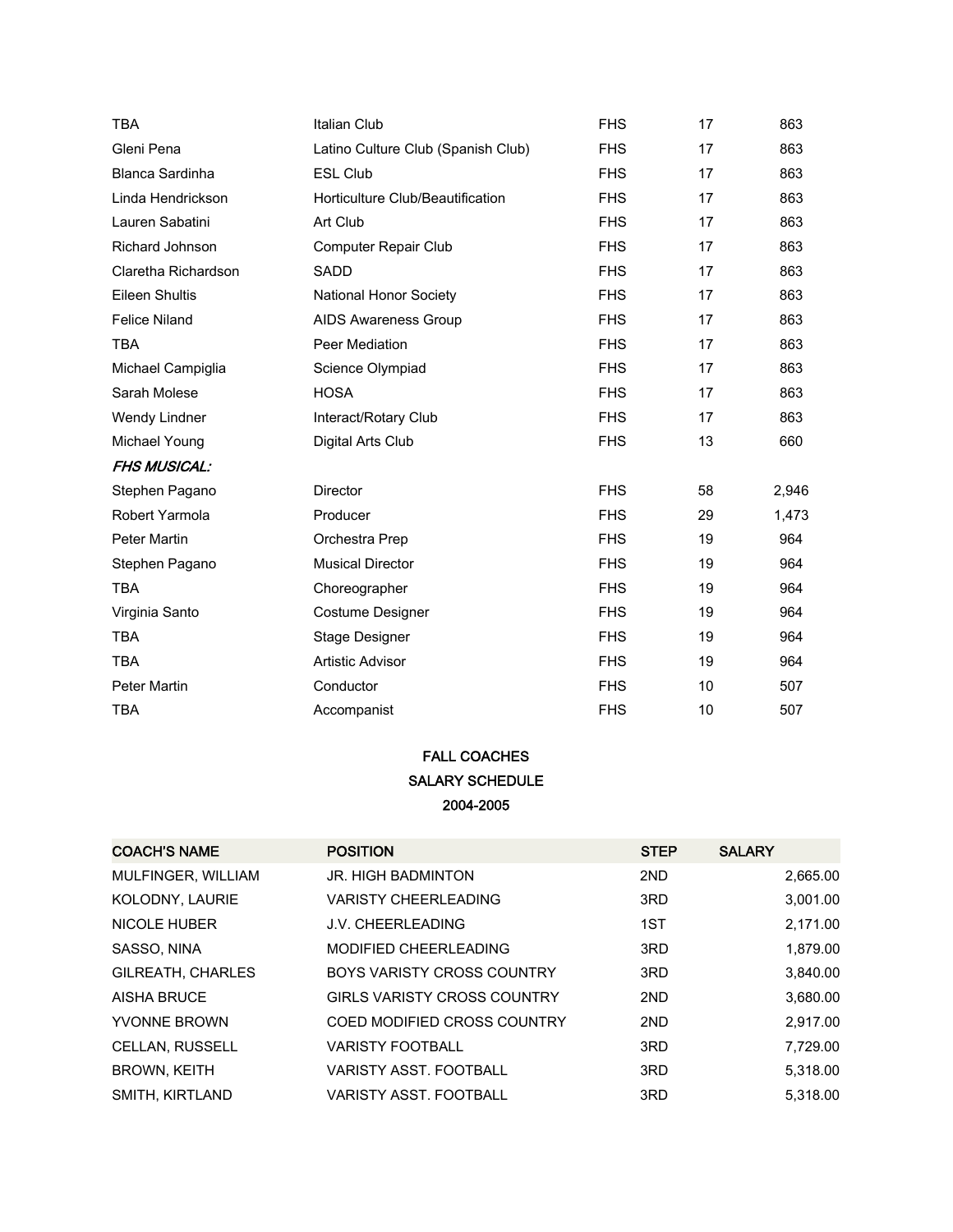| VARISTY ASST. FOOTBALL              | 3RD | 5,318.00   |
|-------------------------------------|-----|------------|
| J.V. HEAD FOOTBALL                  | 3RD | 5,318.00   |
| J.V. ASST. FOOTBALL                 | 3RD | 5,318.00   |
| <b>MODIFIED HEAD FOOTBALL</b>       | 3RD | 4,548.00   |
| MODIFIED ASST. FOOTBALL             | 3RD | 3,560.00   |
| MODIFIED ASST. FOOTBALL             | 3RD | 3,560.00   |
| <b>BOYS VARISTY SOCCER</b>          | 3RD | 5,124.00   |
| BOYS J.V. SOCCER                    | 3RD | 4,060.00   |
| <b>BOYS MODIFIED SOCCER</b>         |     |            |
| <b>GIRLS VARISTY SOCCER</b>         | 2ND | 4,896.00   |
| GIRLS J.V. SOCCER                   | 1ST | 3,777.00   |
| <b>GIRLS MODIFIED SOCCER</b>        | 3RD | 3,492.00   |
| <b>GIRLS VARISTY SWIMMING</b>       | 2ND | 4,457.00   |
| <b>GIRLS VARISTY ASST. SWIMMING</b> | 3RD | 3,537.00   |
| <b>GIRLS VARISTY TENNIS</b>         | 3RD | 3,560.00   |
| <b>GIRLS VARISTY ASST. TENNIS</b>   | 3RD | 2,926.00   |
| <b>VARISTY VOLLEYBALL</b>           | 2ND | 3,763.00   |
| J.V. VOLLEYBALL                     | 1ST | 2,868.00   |
| <b>FALL WEIGHT TRAINING</b>         | 3RD | 1,612.00   |
| <b>6 TH GRADE INTRAMURALS</b>       | 3RD | 1,151.50   |
| 5TH GRADE INTRAMURALS               | 3RD | 1,151.50   |
| BAYVIEW ELEMENTARY SPORTS           | 3RD | 1,151.50   |
|                                     |     | 113,666.50 |
|                                     |     |            |

## Agenda Item C. 1

## Acceptance of the Minutes on the Committees on Special Education and Preschool Special Education

Resolved that the Board of Education hereby accepts the minutes of the meetings of the committees on special education and preschool special education for the following dates:

May 21, 2004 ; June 3, 2004 ; June 10, 2004

#### Agenda Item D. 1

## Acceptance of a Transportation Bid #524

Be It Resolved that the Board of Education of the Freeport Union Free School District hereby awards the following bids as listed in the Bid Award Reports and as recommended in the attached bid recommendations, accepting the lowest responsible bid as per bid specifications, and reserving the right to increase or decrease quantities of each item as needed.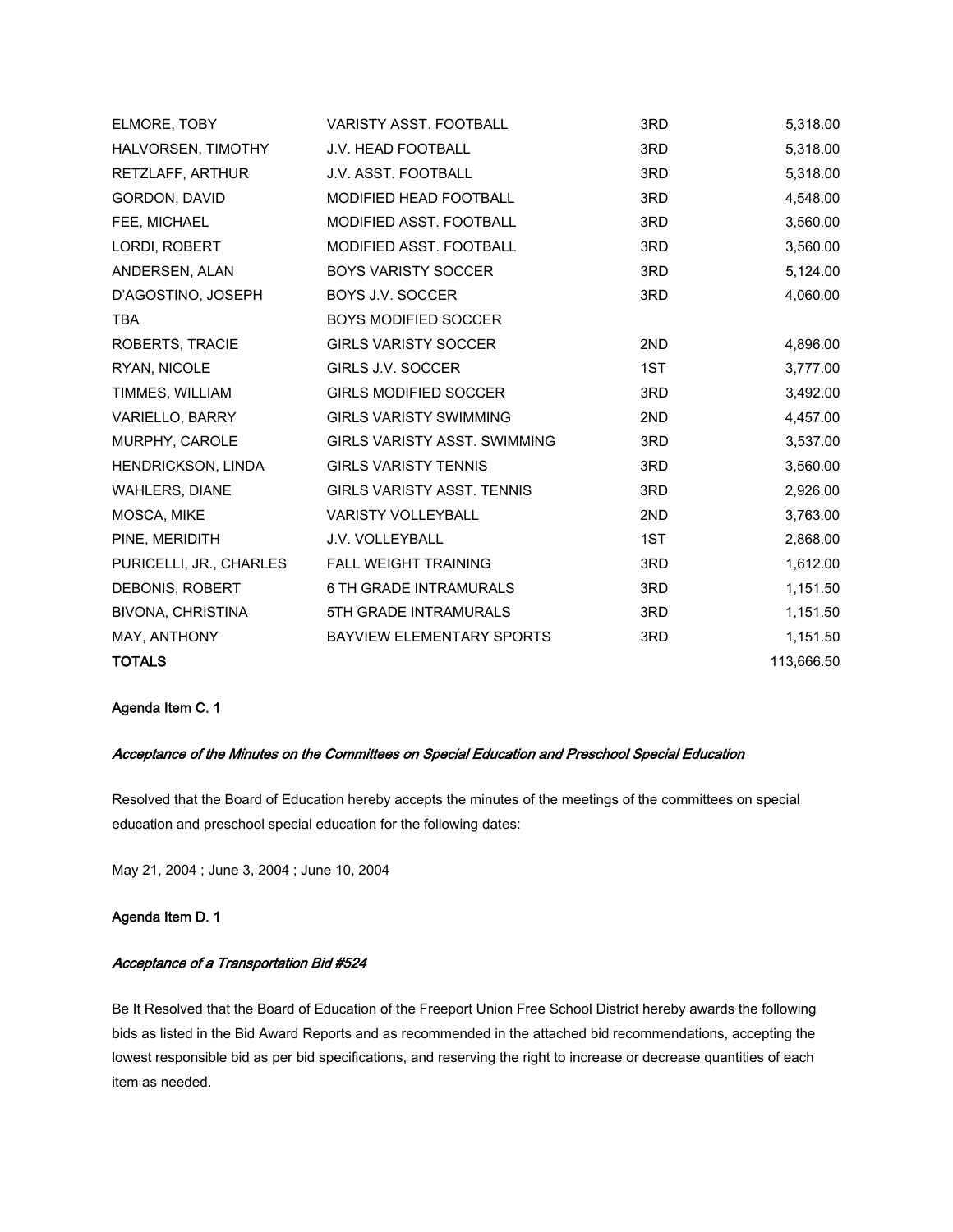(as attached)

#### Agenda Item A.

#### Acceptance of the Minutes

On a motion by Ms. McQuillan and a second by Ms. Coward the following motion was passed:

Resolved that the Board of Education hereby accepts the minutes of the following meetings as written:

June 2, 2004; June 15, 2004; June 23, 2004; July 6, 2004, July 13, 2004; July 22, 2004.

The vote was: Coward, Ellerbe, McQuillan, Piñeyro and Raab.

#### Agenda Item B. 4

#### Resignation of Staff

On a motion by Ms. Coward and a second by Mr. Ellerbe the following motion was passed:

Resolved that the Board of Education of the Freeport Union Free School District hereby accepts the letter(s) of resignation from the following staff members as listed:

- Lucia Infante, full-time Teaching Assistant, effective June 30, 2004.
- Jaime Reyna, Special Education Teacher, effective June 30, 2004.
- Odette Wills, Assistant Principal, effective July 12, 2004.
- James Frazier, Security Aide, effective July 14, 2004.
- Sharon Brennan, Special Education Teacher (LOA), effective July 20, 2004.
- Jennifer Thearle, Elementary Teacher, effective July 13, 2004.
- Phonzetta Ladson, Dean of Students, effective July 21, 2004.
- Betty Daniels, part-time Teaching Assistant, effective September 1, 2004.
- Kristi Motley, Elementary Teacher (LOA), effective August 31, 2004.
- Vincenza Contoveros, Clerk-Typist, effective August 27, 2004.
- Jeryl Kimbrough-Scott, Elementary Teacher, effective July 27, 2004.
- Clara Pe ñ a Thomas, Elementary Teacher, effective August 6, 2004.
- Jeanne Dipolito, full-time Teacher Assistant, effective August 16, 2004.
- Michelle Ring, Special Education Teacher, effective August 31, 2004.
- Meghan Walker, Permanent Substitute, effective August 31, 2004.
- James Treloar, Science Teacher, effective August 31, 2004.
- AJ Hepworth, Science Teacher, effective August 3, 2004.
- Sarah Rivera, full-time Teaching Assistant, effective August 11, 2004.
- Mary Lippert, Social Studies Teacher, effective August 11, 2004.